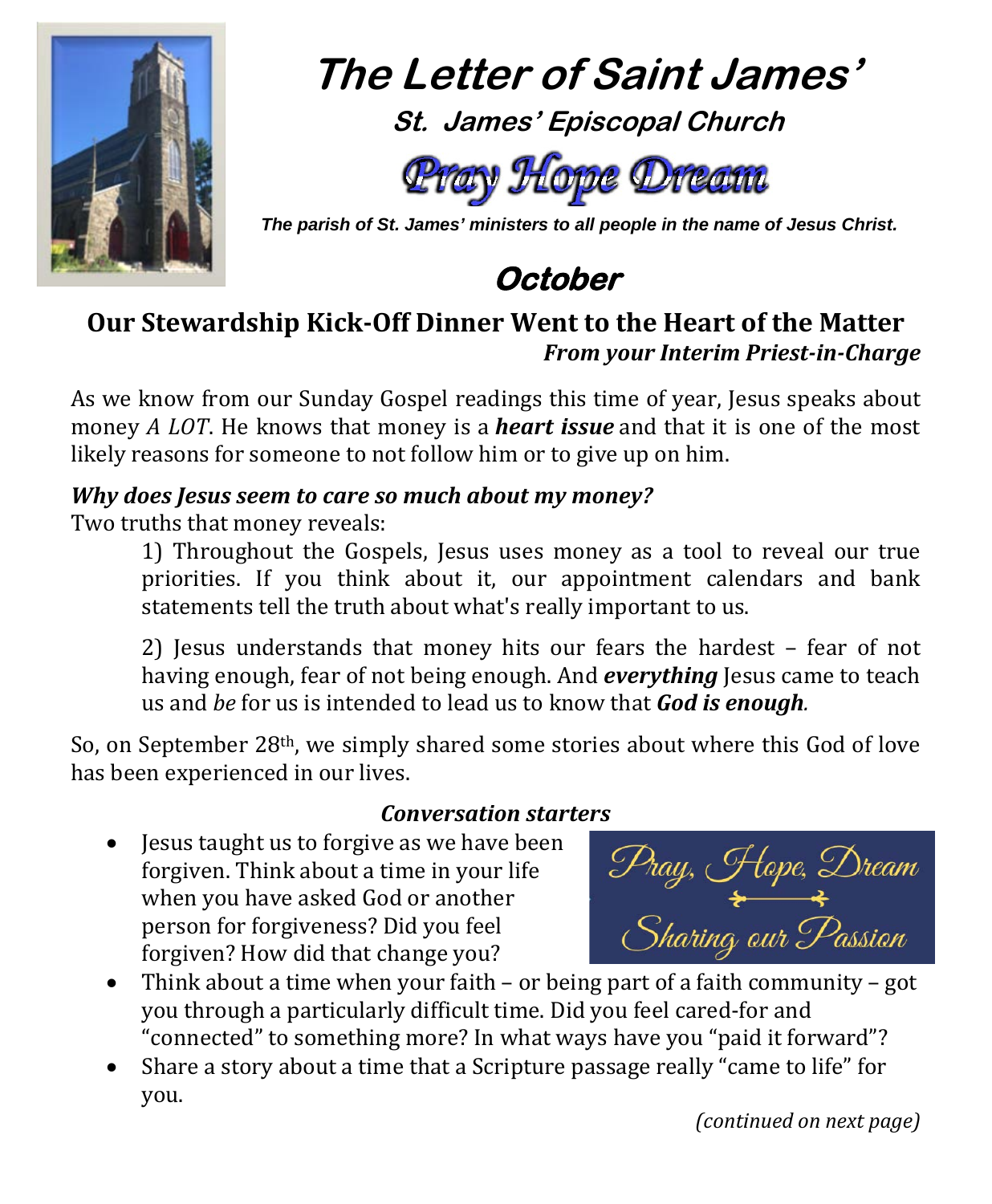- Tell about a time when you used your particular gifts in a meaningful way to build God's Kingdom (in other words, share healing, reconciling, binding-upthe-broken-hearted love?).
- Christians often speak of God as loving "unconditionally". How have you experienced the unconditional love of God? What does that love feel like?

Naming such grace-filled moments in our lives helps us answer the questions around pledging, making a financial commitment to this particular faith community.

*Why does being a member of St. James' matter to me? What value do I place on being part of this community? Where do we have an opportunity to grow in our capacity to impact lives? Where might I let go (rather than what do I have to give up) in order to respond to love, with love?*

For many of us, the struggle to align ourselves with God's will is played out in the realm of our finances. It's where the real battle happens for so many. As Martin Luther said, "There are three conversions necessary: the conversion of the heart, the conversion of the mind, and the conversion of the purse."

Money spent helping others teaches us to live as God does, giving and giving to build the other up, to widen the circle of blessing, and catch a glimpse of that promised peace that passes all understanding. When we use money as a tool to invest in God's kingdom; money becomes a powerful instrument of good.

Stewardship isn't just an aspect of the Christian life; it is the whole of the Christian life. Stewardship is about deepening our faith, claiming the wondrous invitation to be a follower of Jesus and the even more awe-filled call to be participants in the Kingdom of Heaven drawing near. When we truly understand our roles as stewards, money is a tool we can invest into growing God's kingdom.

How will St. James' be participants in that? We await the answers to your prayerful considerations.

Please offer what *you feel called to do* and return your card for an All Saints Sunday celebration on November 3. No gift is deemed "big" or "small", just a response as best as we each can make it. And ALL are invited to join in a celebratory breakfast after the 8 & 10 am services on November 10, as we give thanks for the life we share together. *With blessings and love,*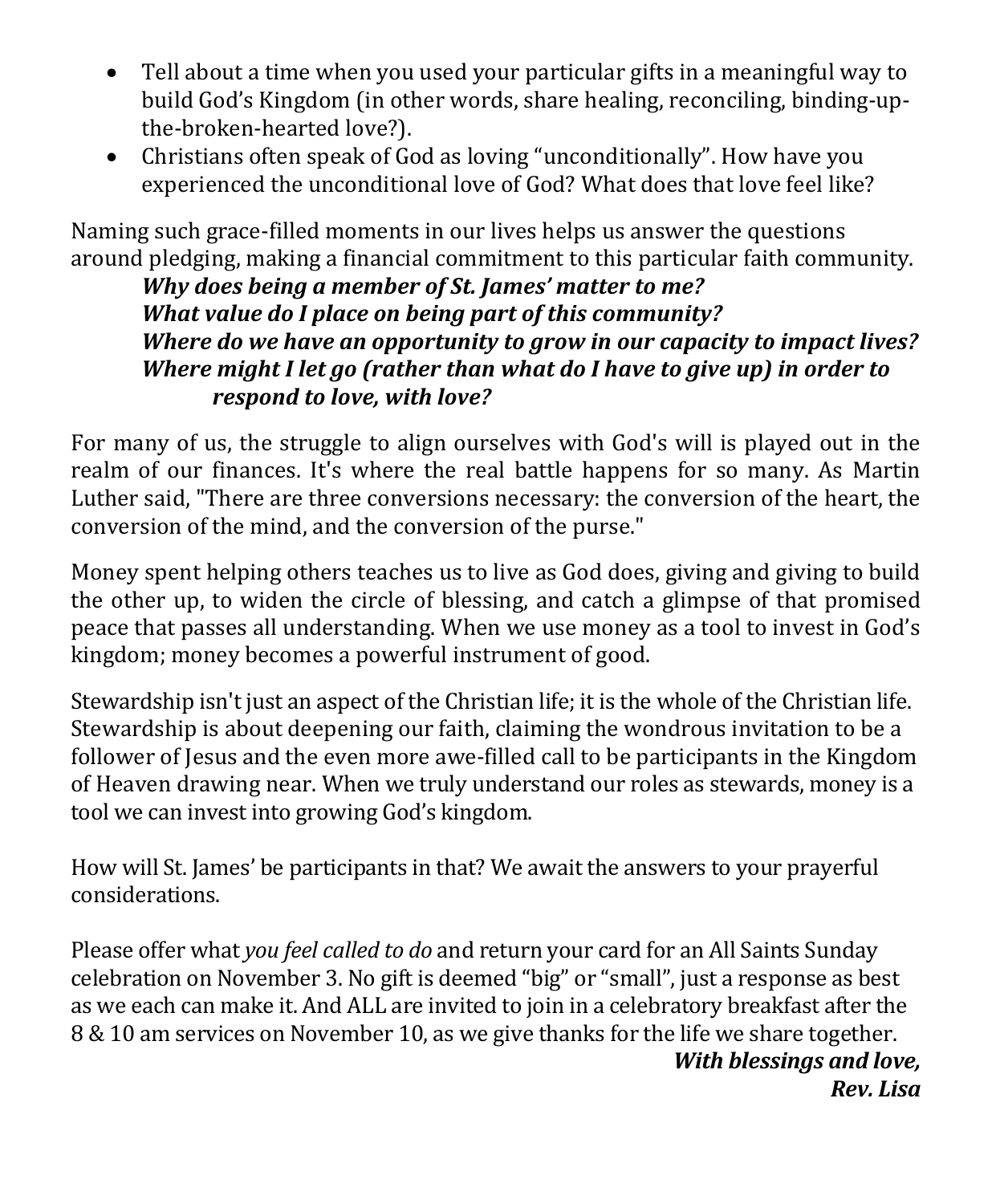

## **RED DOORS CONCERT SERIES FALL DATES – Mark your calendars!**

### *Sat. Oct. 5 7pm Hans Uwe Hielscher*

Carillonneur and Organist from Wiesbaden, Germany will perform an Organ Recital in our sanctuary, preceded by several selections on our historic carillon. Hans has performed over 3500 organ recitals around the world and is a published composer of some 50 organ works!

## *Sat. Nov. 30 7pm St. Petersburg Men's Ensemble from Russia.*

We welcome back this amazing, award-winning a cappella quartet who will sing Russian Classic, Sacred and Folk Music. They will have CDs of their music and Russian Folk Art items for cash sale.

Both concerts are free to the public (invite your friends, co-workers and families). Free-will cash donations are gratefully accepted to help offset the artists' travel expenses. These two concerts are partially funded by the Danbury Cultural Commission and donations from previous concerts.

![](_page_2_Picture_7.jpeg)

# **OCTOBER MISSION DAILY BREAD FOOD PANTRY**

Daily Bread's Thanksgiving expenditures/offerings will be limited this year in light of the renovation. Therefore, we will not be collecting specifically for Thanksgiving Basksets this year. However, we most gratefully will accept donations needed to restock the shelves for their ever-growing base of clients in need upon completion of their project. USING THE MISSION ENVELOPES or send a check made out to Daily Bread to our Parish Office. Thank you for your ongoing support!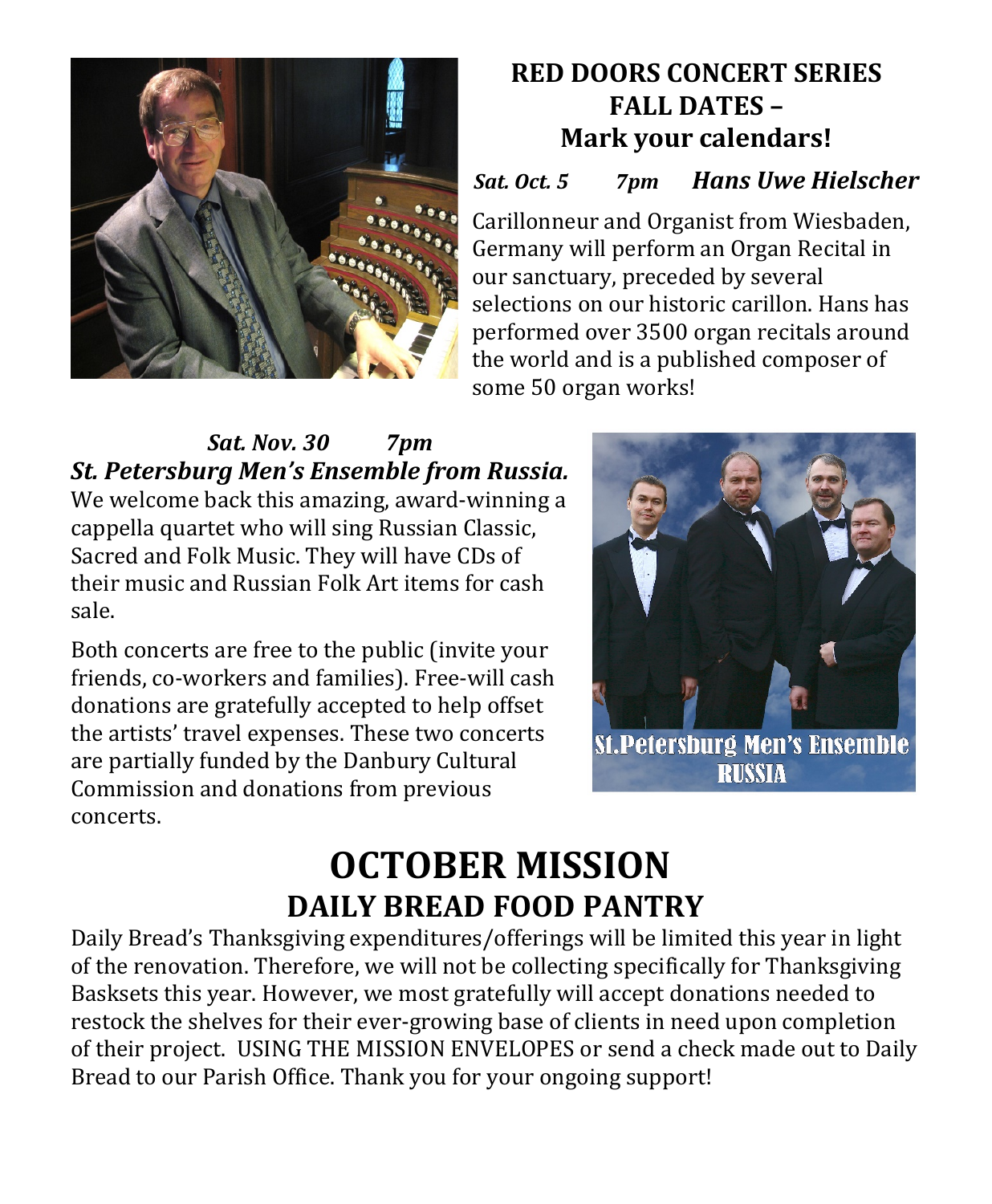![](_page_3_Picture_0.jpeg)

## **HAVE YOU VENTURED INTO OUR LIBRARY LATELY? A big thank you to Christine DiMeglio!**

This past summer, Christine initiated the task of re-organizing the book shelves and it turned out to be a huge project. Many books were sorted, some were recycled, others were donated, and the book shelves were cleaned up. Christine plans to number the shelves and create a wall plaque describing what books are on the various shelves. The project should be completed within the next month.

In Christine's own words, *"The St. James' library is a treasure to those people looking to strengthen, challenge or expand their faith journey. There are Bibles in many translations, Bible study materials, worship support materials, guides to prayer and meditation, inspirational biographies and much more. Take, read, return – that's the basic library policy."*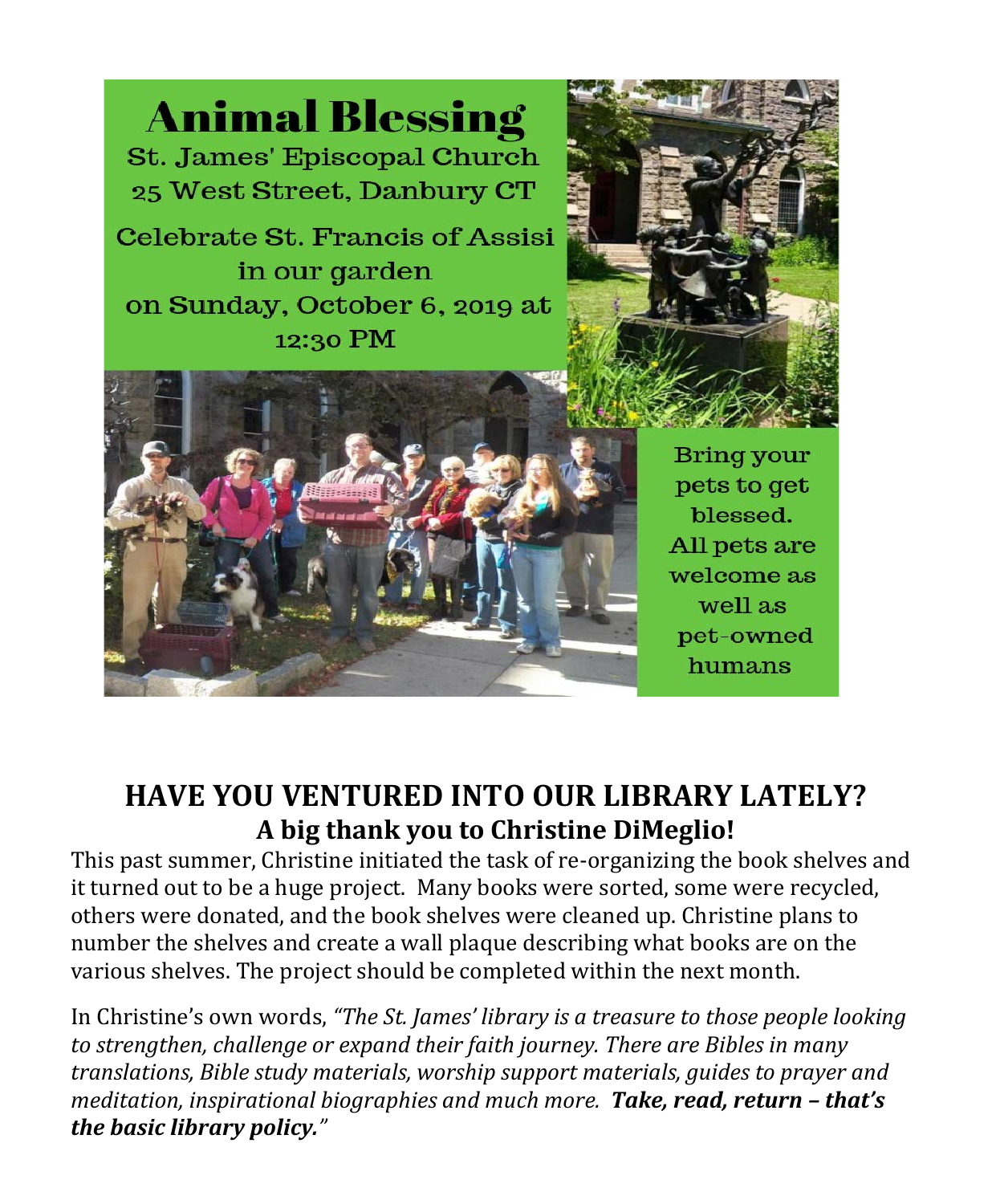# **And while you are browsing the Library Shelves . . .**  *Grow in your faith, grow in your garden, grow with us at* **ST. JAMES' SEED SPACE**

Kudos and thanks to Buildings and Grounds member Alexa Larsen who has blessed us with the beginnings of our very own Seed Exchange. Saint James' Seed Space is a little station of seed packets and how to's for the urban environmentalist, and all seasonal organics. The Seed Space was created based on seed exchange concepts from many public libraries, and both seeds and informational material is ready for contributions and distributions.

So, attention gardeners! Do you have seeds to add to our offerings? Or might there be some seeds on the shelves that you would like to try in your garden? The seeds can include locally saved seeds, excess bought seeds, seeds brought back from another region or country, or excess seeds that a seed company donated — you decide what you want to swap.

We hope to advance with a digital cataloguing system, green publication lending & growing technique exchange center for holiday and seasonal greenery, florals, medicinals and aromatics. Help us create and share organic techniques for air purification specific to local efforts toward green energy and permaculture. Measure your faith in the form a flourishing abundant plant, garden, and knowledge base growing together at Saint James' Seed Space.

## **ANNUAL DIOCESAN CONVENTION 2019 Sunday Oct. 27: ECCT-Wide Worship - Are you Joining Us?**

Come worship with your sisters and brothers at the Hartford Convention Center, and hear the Good News as proclaimed the **Rt. Rev. Barbara Harris,** the first woman to be consecrated a bishop in the Anglican Communion.

Registration is free however sign-up and tickets are required. If you wish to attend, there is a sign-up sheet on the *Sign-Up Bulletin Board* located in the Hall just outside the side door of the church. Or speak with your Convention delegates, Dan Cox and Mimi Herald, or call Rev. Lisa at the Parish Office. We are in conversation with Trinity Newtown about sharing a bus for transport.

Services of Morning Prayer will be offered that Sunday morning, with a live stream of the Eucharist and sermon in the Parish Hall beginning at 11 am.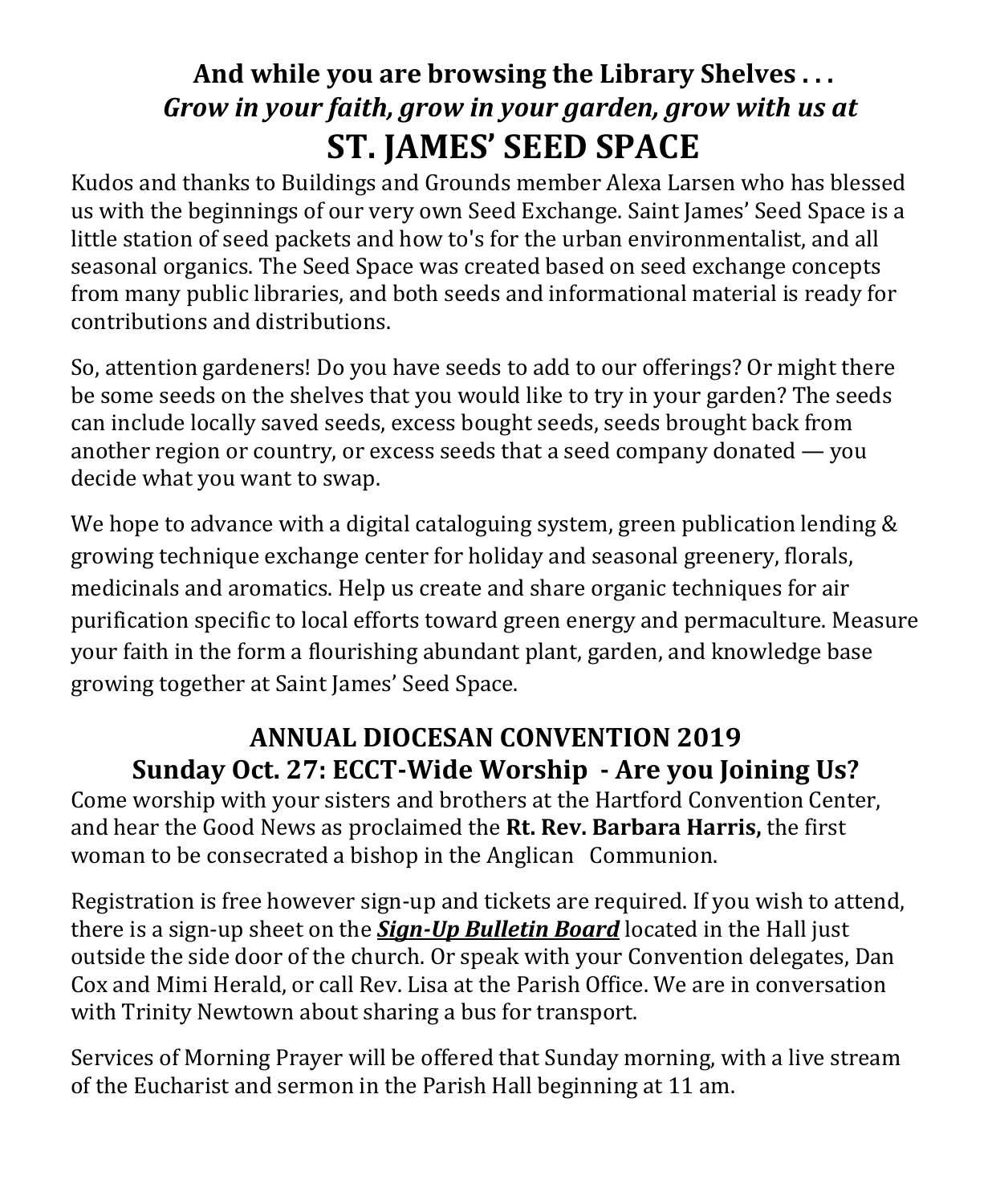## **DWELLING IN THE WORD ADULT BIBLE STUDY Mondays at 6:30 pm First-timers and drop-ins always welcome**

## **Friday Night @ The Movies October 18th. 6:00-8:30 p.m.**

Come for the fun and join the short conversation about the movie at the end Popcorn & Beverages provided. Brought to you by: **the Growing in Faith Committee**

![](_page_5_Picture_3.jpeg)

*The Best of Enemies* (2019) PG-13 Running Time: 2 hrs 13 mins. Summary: Biography, drama, history all rolled into one. The true story of the unlikely relationship between Ann Atwater, an outspoken civil rights activist, and C.P. Ellis, a local Ku Klux Klan leader. During the racially charged summer of 1971, Atwater and Ellis come together to co-chair a community summit on the desegregation of schools in Durham, N.C. The ensuing debate and battle soon lead to surprising revelations that change both of their lives forever. A powerful, must-see film!

Join us in the parish hall of **St James' Episcopal Church**

# **Hospitality Ministry**

This ministry was formed to serve those entering our doors as visitors and newcomers. We recently welcomed Barbara Torres and Virginia Benton as new members of the committee. Our "Getting to Know You" dinner was a big success! We shared what brought us to St. James' and where we have served within the church community. Everyone enjoyed delicious food and drink, great conversation, and the Sabbagh's gracious hospitality. There are already three parishioners signed up to attend a dinner in the near future! Please notice that there are updated visitor cards in the pews. If you are interested in this ministry, please join us on the 4th Tuesday of each month at 7 pm in the parish hall.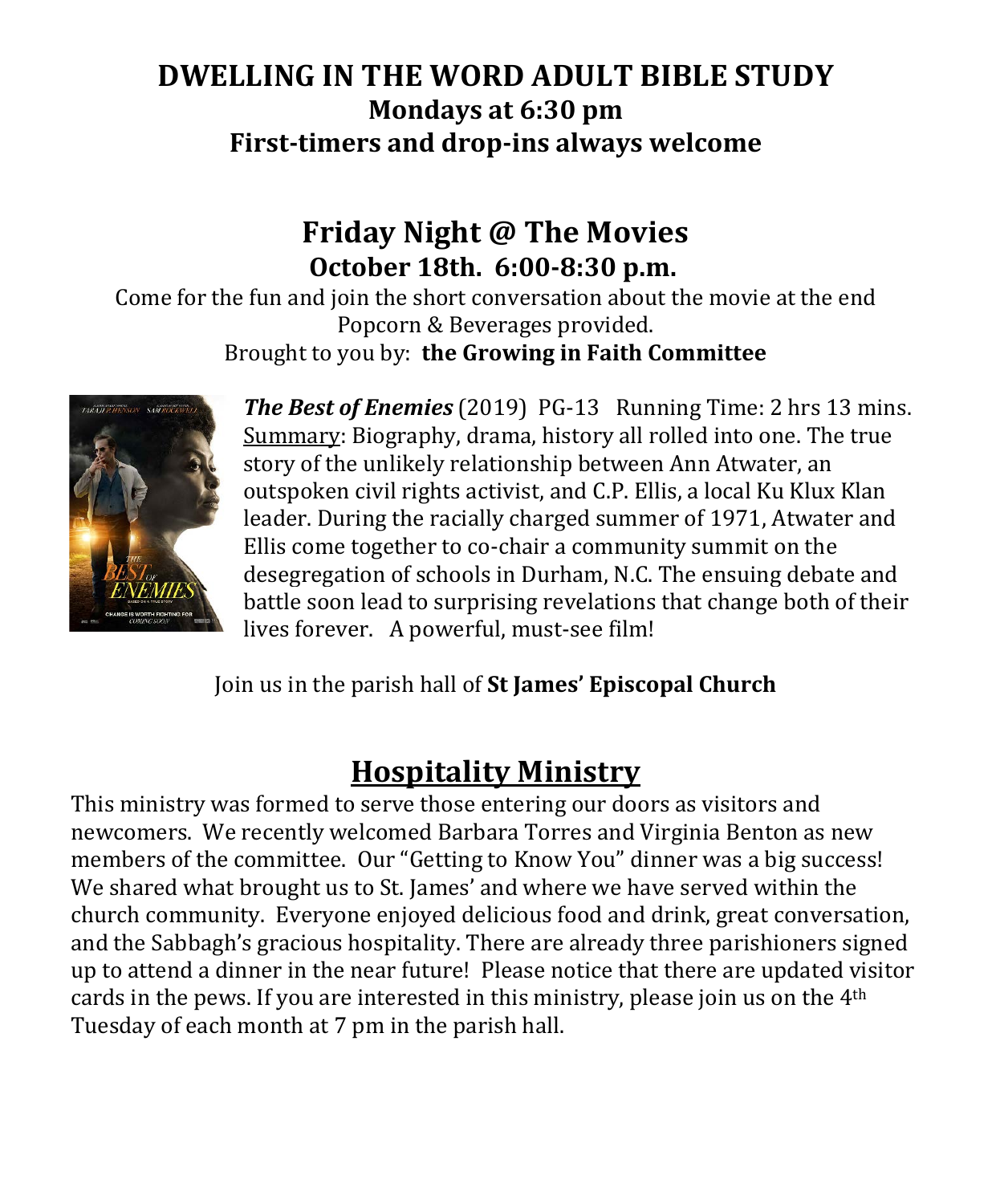## **Great Success for** *Wings Over Maria***! And the Winner is . . . El Hogar**

![](_page_6_Picture_1.jpeg)

**WINGS OVER MARIA** is a chicken wing cooking competition that took place on Sat, Sept. 21 in our own Parish Hall. The Mission and Parish Life Ministries joined forces to organize this fundraiser in honor of Maria de Jesus Roque, a 10-year-old student at El Hogar and sponsored by the Parish of St. James'. Ten talented chefs offered their best interpretation of flavorful wings, and parishioners served as judges by voting for their favorites using purchased poker chips. Many of the more than 40 attendees brought side dishes and desserts to

share. Combined with the music, beverages, laughter and conversation, the evening proved an opportunity to share love on many levels, the foundation of our success as a people of God.

We were able to raise \$535 for to support Maria, and we have now met and exceeded our goal for 2019. This success reflects our love for God, for St. James' and for this child whom God has brought into our family. Maria lives in Honduras at a residential school called El Hogar. The mission of El Hogar is to improve life in Honduras, one child at a time. El Hogar was founded in 1979 by members of a local Episcopal parish in response to the desperate need of abandoned, vulnerable children. It has grown from a rented home housing five abandoned boys to an organization with four different campuses including an elementary school, a technical school, an agricultural school and a high school. Today, more than 200 children a year are provided with a loving home, an education, medical care and a church family rather than starving, being victimized by crime, or becoming members of a gang in order to survive.

Before coming to el Hogar, Maria and her sister Hylda were found on the streets of a small city where they were searching for their mother. Their mother had left home to find medical help for their youngest brother. A week passed, but she never returned. The police officer who found the girls sent them to a government agency, and that agency contacted el Hogar. Although desperately sad when they arrived, Maria and her sister are now doing well at el Hogar where that have been living since 2015. We began supporting Maria in 2017, and our sponsorship of \$5400 per year provides our child with food, clothing, housing, medical and dental care, education and spiritual formation. We have successfully shared the love, providing a 3rd year of full support.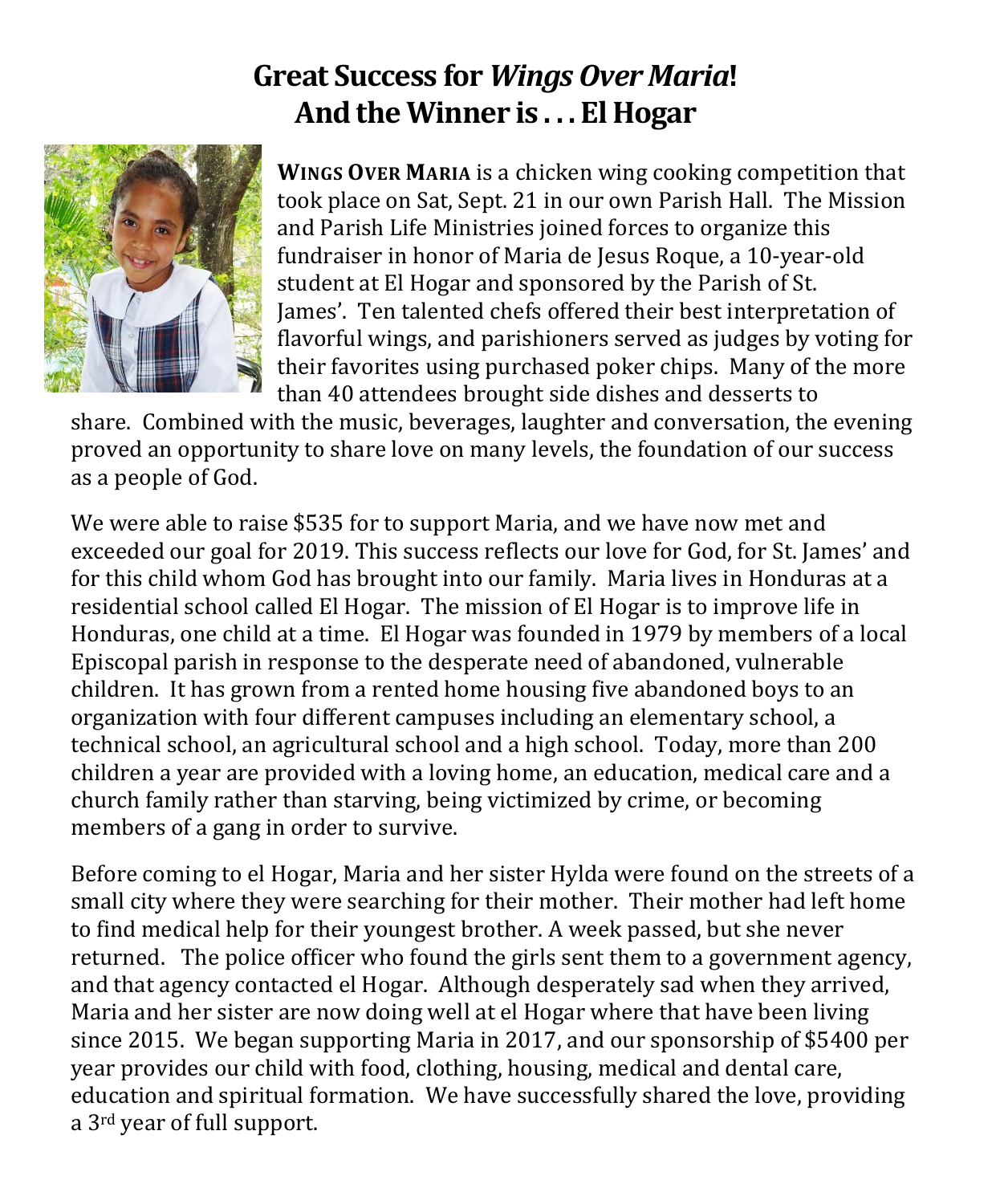So who won the **WINGS OVER MARIA** contest? Carolyn Beschle with her dynamite parmesan-garlic wings, followed by Chris Kuell in second place, and former chicken-wing royalty, Jim Beschle, in third place. Great cooks and a great cause.

**We are one parish, supporting one child, celebrating one God and Father of us all.** *For more el Hogar information: Christine DiMeglio 203-730-8884*

![](_page_7_Picture_2.jpeg)

# **Caravan of Faith**

Four years ago, parishioner Beth Cox approached PJ Leopold, Executive Director of the Association of Religious Communities (ARC), with an idea to create an interfaith program for adults based on ARC's Peace Camp for kids. Since 2015, 80 people of different faiths have explored the basic tenets of Hinduism, Islam, Judaism, Christianity, and Buddhism. A typical evening (held at each place of worship) includes an overview of that faith, a time for questions,

refreshments, and a craft. This handmade craft not only symbolizes that faith, but also helps to create a bond among the group, as people relax and chat with each other. The last evening of the program is held at ARC's Interfaith Service, where previous groups have bonded so much that they sit with each other!

This fall, another series will begin again on October 28. Registration forms and the schedule are both on the bulletin board at the back of the church. If you have any questions, please contact Beth at 203-743-9979 or at cox4000@sbcglobal.net.

## **SECOND SUNDAY AT CAMP WASHINGTON Sunday October 13 4:30 pm**

Join Rev. Lisa and members of the Holylanders Ministry Network as we share stories from our *ECCT June Pilgrimage to Israel/Palestine*. See amazing pictures of the land and its peoples. Hear how Holy Scripture came alive in new ways--through sights and sounds and smells and tastes. Bishop Laura will celebrate the Holy Eucharist, followed by a Middle Eastern dinner (cooked by Camp Chef, Ben) and fellowship. \$10.00 suggested donation for dinner. Call to register. 860.567.9623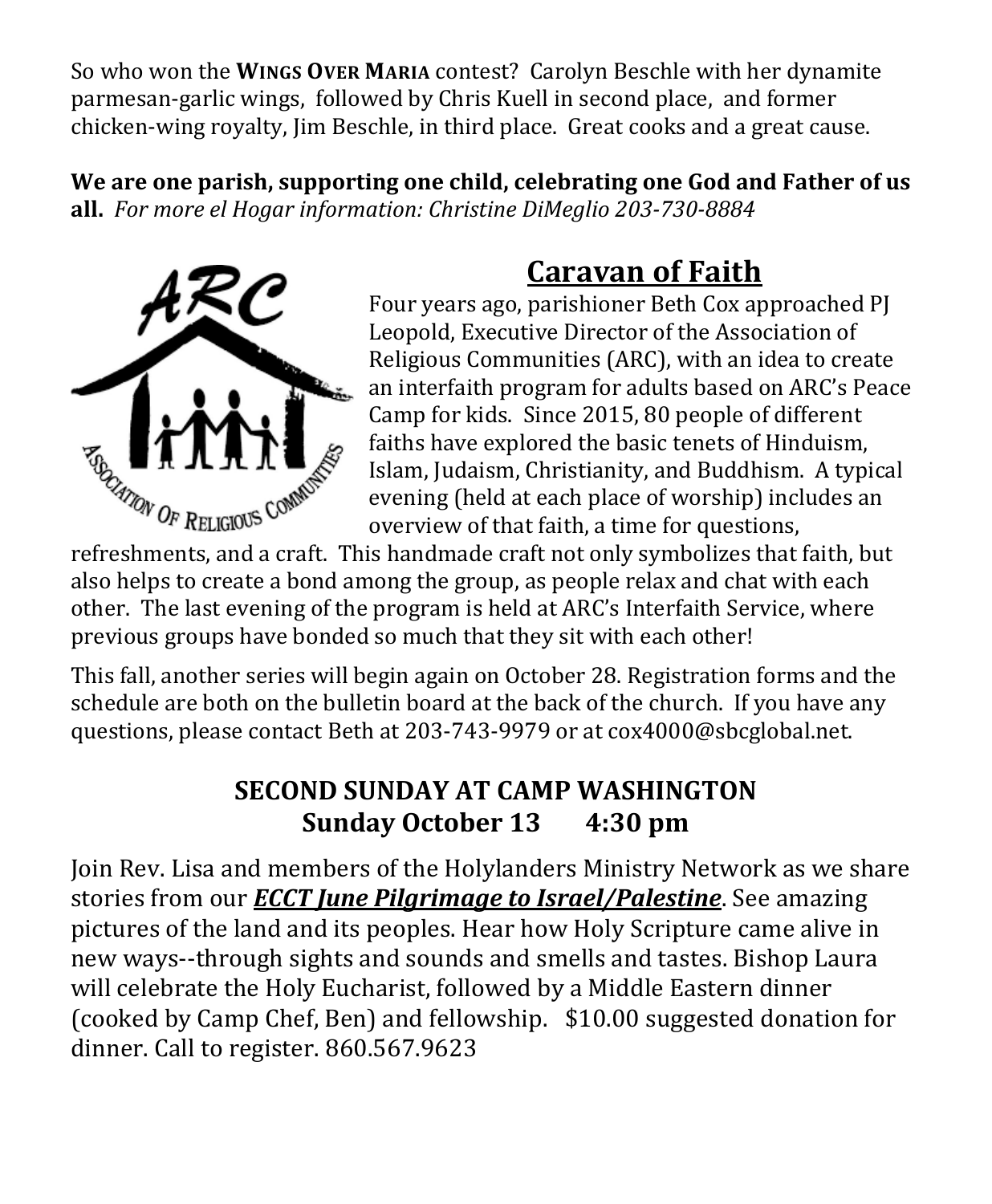## **IN CASE YOU MISSED THE NEWS! From the ECCT Clergy E-Newsletter**

*"We are now receiving applications for the full-time rector position (with a rectory) at St. James' Danbury. Deadline is Oct. 31."*

#### **Prayer for our Rector-Recruitment Phase**

O gracious Lord, all praise and glory are yours! We long to know you, love you, and do your will. You know the challenges and opportunities we face, and we know you will guide us, and provide for us, if we listen. We have a passion to serve you, and so we pray for your help to find a rector who will shepherd your people at Saint James' and in the Danbury community. We pray that our next rector be filled with joy and faith, eager to communicate your love, and cares for our parishioners and our neighbors. Bless our parish, our transition teams and all those whom you have called to apply. You are in our midst, we are called by your name, and we pray for your guidance. Amen.

# **Excerpts from Parishioner Theo Gammie's**

*"Marbles, Shooters, and Pee Wees"* (reprinted by permission) *A commentary on life commemorating Theo's 87th Birthday*

#### **AFTER**

There is no after If there is no first There can be no first If we don't dream So dream And create a new idea That you can share after

#### **ALONE**

The artist sees beauty everywhere The actor can be almost anyone The alone person needs to Change the scene

## **A**

Find the beauty Be who they are Or want to be

#### **ANGELS**

Are often friends With a Message Sometimes a rescuer When you feel trapped They are always God sent.

### **(B's coming next month)**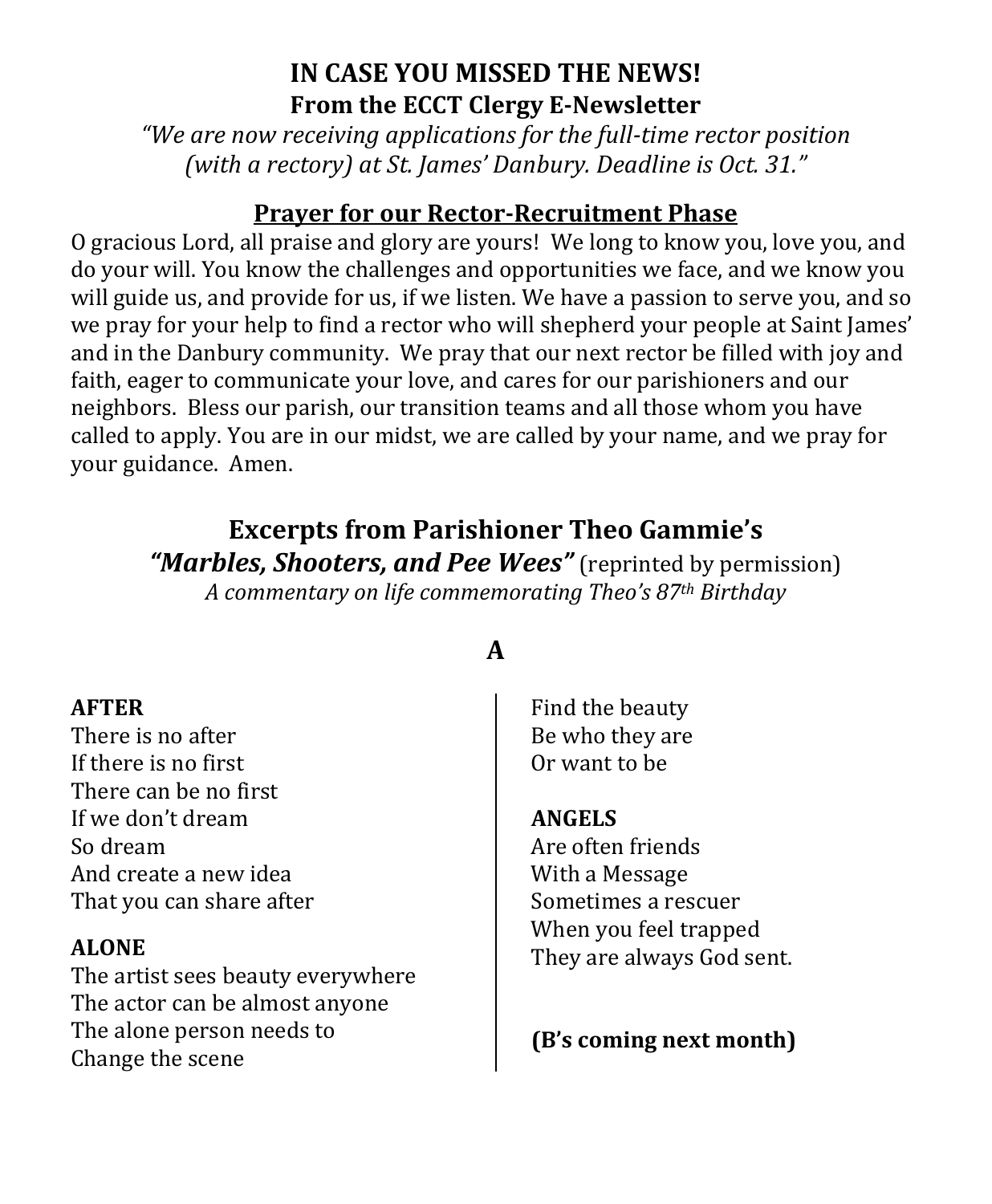#### **The ministry of the people of St. James' Episcopal Church is led by the Wardens and Vestry and assisted by the Clergy and Staff.**

Deborah Kaufmann

Jehad Sabbagh Gary Rogers

#### **Wardens Interim Priest-in-Charge**

Joe Walkovich The Rev. Dr. Lisa D. Hahneman. Tel. Ext. 14<br>Idhahneman@sbcglobal.net Janet Brown ldhahneman@sbcglobal.net **Administrative Assistant and Bookkeeper** 

Linda Spaziani Dilsa Quade. Tel. Ext .10<br>
Clerk velcome@saintiamesdanbury.org **Clerk** welcome@saintjamesdanbury.org

#### **Director of Music**

**Vestry** Joanne F. Archibald. Tel. Ext. 16 [joannearchibald@saintjamesdanbury.org](mailto:joannearchibald@saintjamesdanbury.org) **Sexton**

Jose Lopez Sanz

Class of 2020

Class of 2022

Beth Cox Susie Sarkisian Victoria Woody

Class of 2021

Carolyn Flynn Lyn Meyers Jeanne Todaro

#### **ECCT ConventionDelegates**

Dan Cox & Mimi Herald

# **Southwest Region**

**Leadership Team Members** Mimi Herald Rev. Lisa Hahneman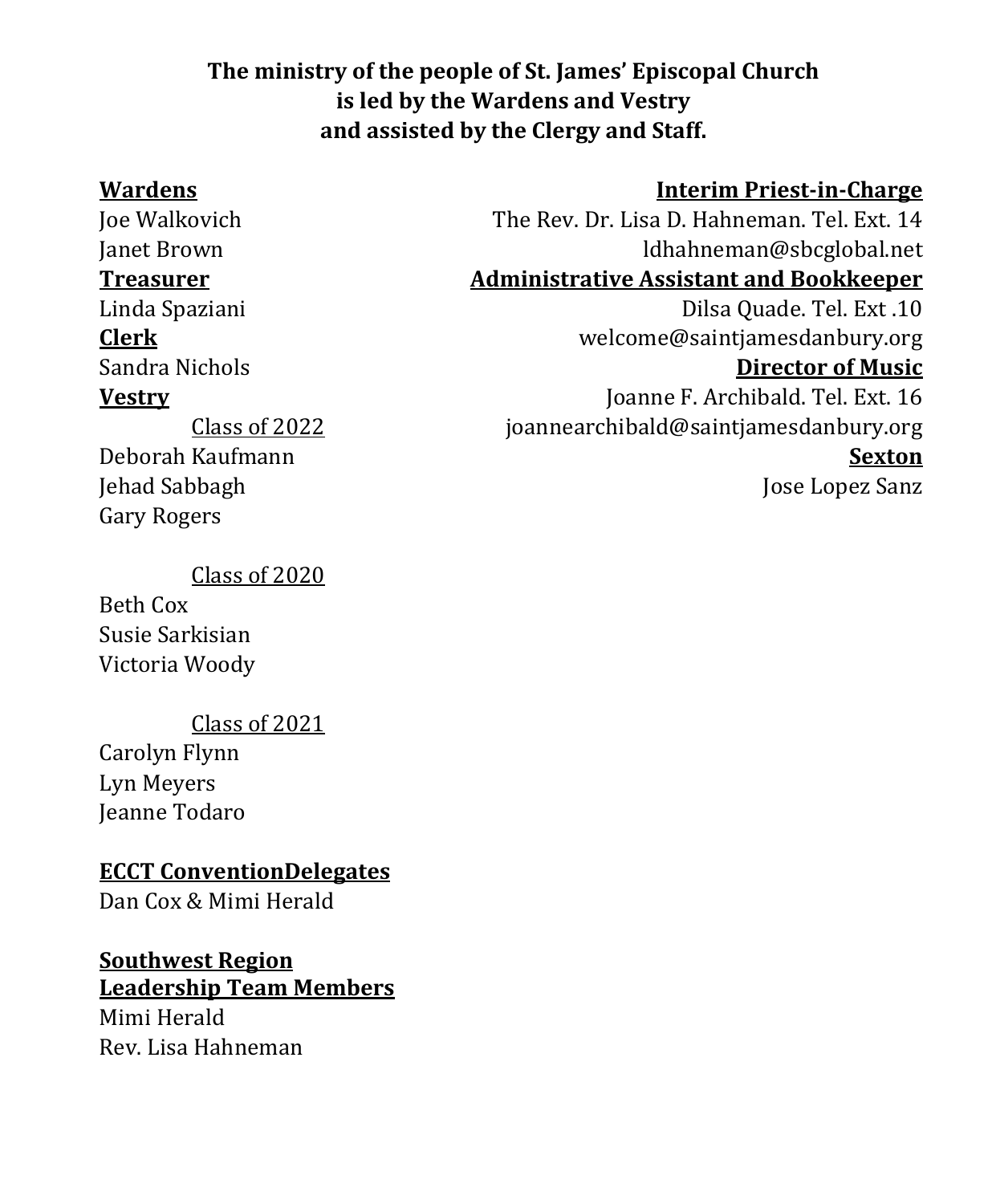#### *PARISH CYCLE OF PRAYER – OCTOBER 2019*

![](_page_10_Picture_1.jpeg)

*"I urge that supplications, prayers, intercessions and thanksgivings be made for everyone"*  **I Timothy 2:1**

Each month in our newsletter we include part of our alphabetical listing of the members of our congregation in the Parish Cycle of Prayer. This month you are asked to hold the following members in your prayers:

Deidra & James Beschle & Family; Lloyd & Patricia Best; Agnes Uvanga Cathleen Blasco; Robert Bloss; George Bogart & Jana Draper; Nancy Kinkade; Mildred Boughton; Allan & Janet Brown; Mary Lou Brown; Nancy Haplin Rita Butler; Jeffrey & Nicole Callan; Mimi Herald; Rev. Lisa Hahneman Suzanne Carley; Valentina Carrasquillo; John & Vivien Cheeseman Jeffrey Chowanec; Charles & Linda Clapp; Stephen & Amanda Huntley Robert & Laura Consiglio & Family; Tiwana Council, Beth & Dan Cox & Family James Cooks; Michael & Pamela Cummings; Wendy DaCosta; Danielle Franco Kathleen Dannenhoffer; Karen Davidson; Ruth Davis; Jeffrey & Denise Day Barbara DeVeaux; Anthony & Nanci DiPerrio; Emily Disney; Clair Rundhaug Joe Dobbins; Bridgett Downer; Roderick & Alexandra Edwards; Sandra Nichols Elizabeth Egan; David & Marcella Emerito; Margaret Emerito; Wendi McCabe Sean & Rebecca Fanning & Family; Anne Felizardo, Eugene & Shirley Fernekes Shirley Ferrarone; Randall & Elizabeth Fescoe; Joseph & Sally Fiorita Etura Fleming; Robert & Carolyn Flynn; Michael Shellman; Joanne Siergiej & Family Scott & Dawn Ford; Lorraine Sautner; Francis & Judith Toth; Jane McGarry Theo Gammie; Tancy Gemza; Madeline Franco; Walter & Louise Liston & Family Carole Conaway; Lillian Heering; Ernest Smith; Kevin & Debbie Smith Frank Giarratana & Family; Melissa & Nicholas Gieda & Family; Doreen Gilliland Vanessa Grant & Family; Scott & Michelle Grayson & Family; Jody Armstrong Barbara Greene; Russell & Judith Griemsmann; Dianne Fleischer; Barbara Torres Cheryl Harewood; Ernest Harrington & Lyn Meyers; John Morris; John Pena Linda Harrison, Mark & Kathryn Harrison & Family; Jean Hassen; Bill Florian William & Vicki Hutchinson; Linda Immarigeon; Delores Ireland; Lillian Heering Catherine Jaber-Kreiger; Edith Janesky; Carl & Susan Johnson; Catherine Johnson Amanda Johnson; James Johnson; Robert Johnson; Robert & Leslie Johnson Deborah Kaufmann; Denise Kaufmann; Carol Kelly; Margaret Kelly; Mona Thomas Christopher Kuell & Cristine DiMeglio; David & Ingrid McCarthly; Denise Holl Nicholas Kuell; Grace Kuell; Harry & Jill Kuhn; Adam & Sherry Kyriacou & Family Kevin & Susan Lally; Sheila & Richard Landis; Pat Larsen; Lillian MacBain Ethel Leahey; Laura Lee & David Katz; Daniel & Marion Liberati; Kerlen & Letty Lim